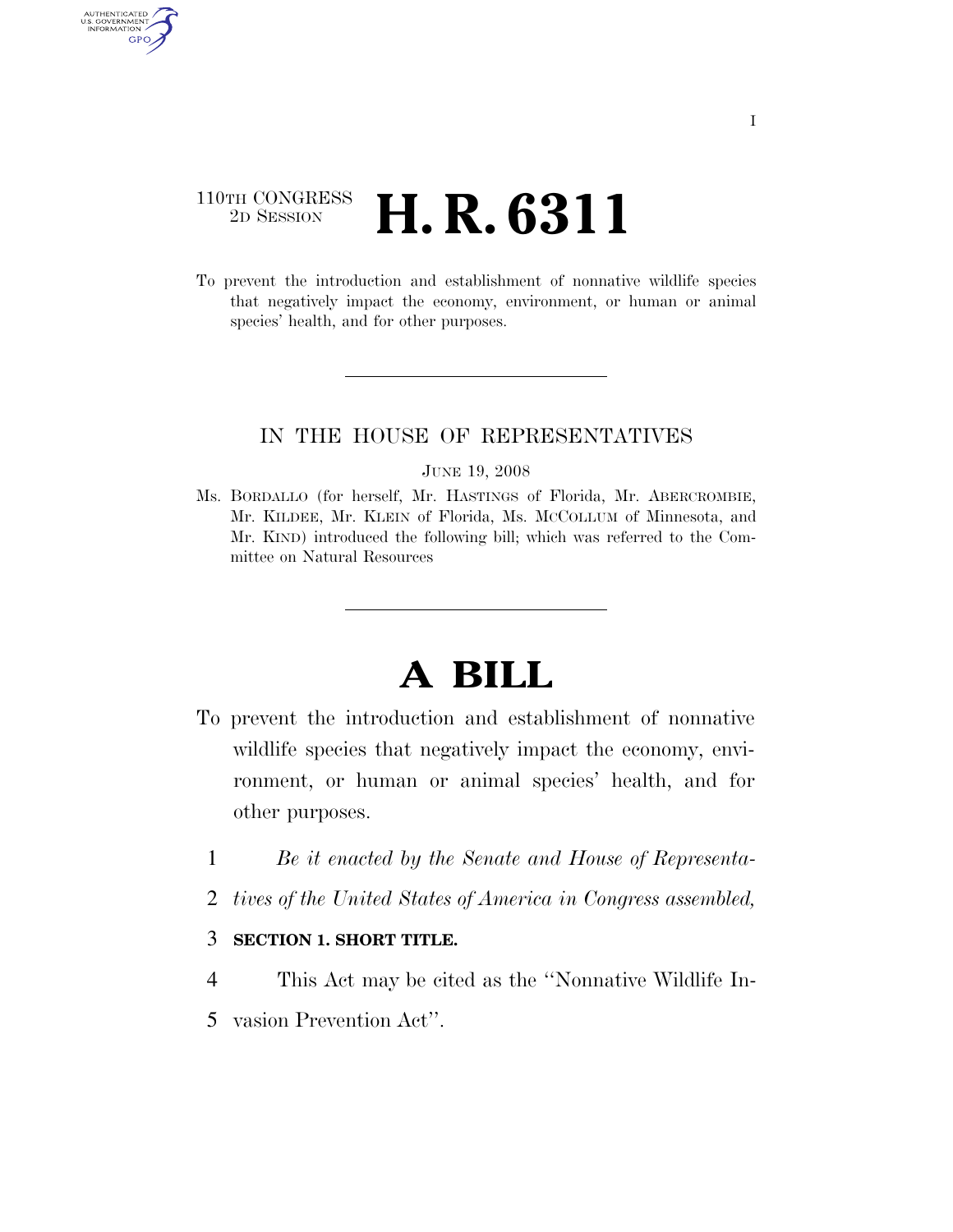#### **SEC. 2. PURPOSE.**

 The purpose of this Act is to establish a risk assess- ment process to prevent the introduction into, and estab- lishment in, the United States of nonnative wildlife species that will cause or are likely to cause economic or environ- mental harm or harm to human or animal species' health. **SEC. 3. RISK ASSESSMENT PROCESS FOR IMPORTATION OF NONNATIVE WILDLIFE SPECIES.** 

 (a) IN GENERAL.—The Secretary of the Interior, act- ing through the United States Fish and Wildlife Service, shall promulgate regulations that establish a process for assessing the risk of all nonnative wildlife species proposed for importation into the United States, other than non- native wildlife species that are included in the list of ap-proved species issued under section 4.

 (b) FACTORS TO BE CONSIDERED.—Regulations under this section shall provide that in assessing the risk of a nonnative wildlife species the Secretary shall consider at a minimum—

 (1) the identity of the organism to the species level, including to the extent possible more specific information on its subspecies and genetic identity;

 (2) the geographic source of the species and the conditions under which it was captured or bred;

•**HR 6311 IH** (3) whether the species has established or spread, or caused harm to the economy or the envi-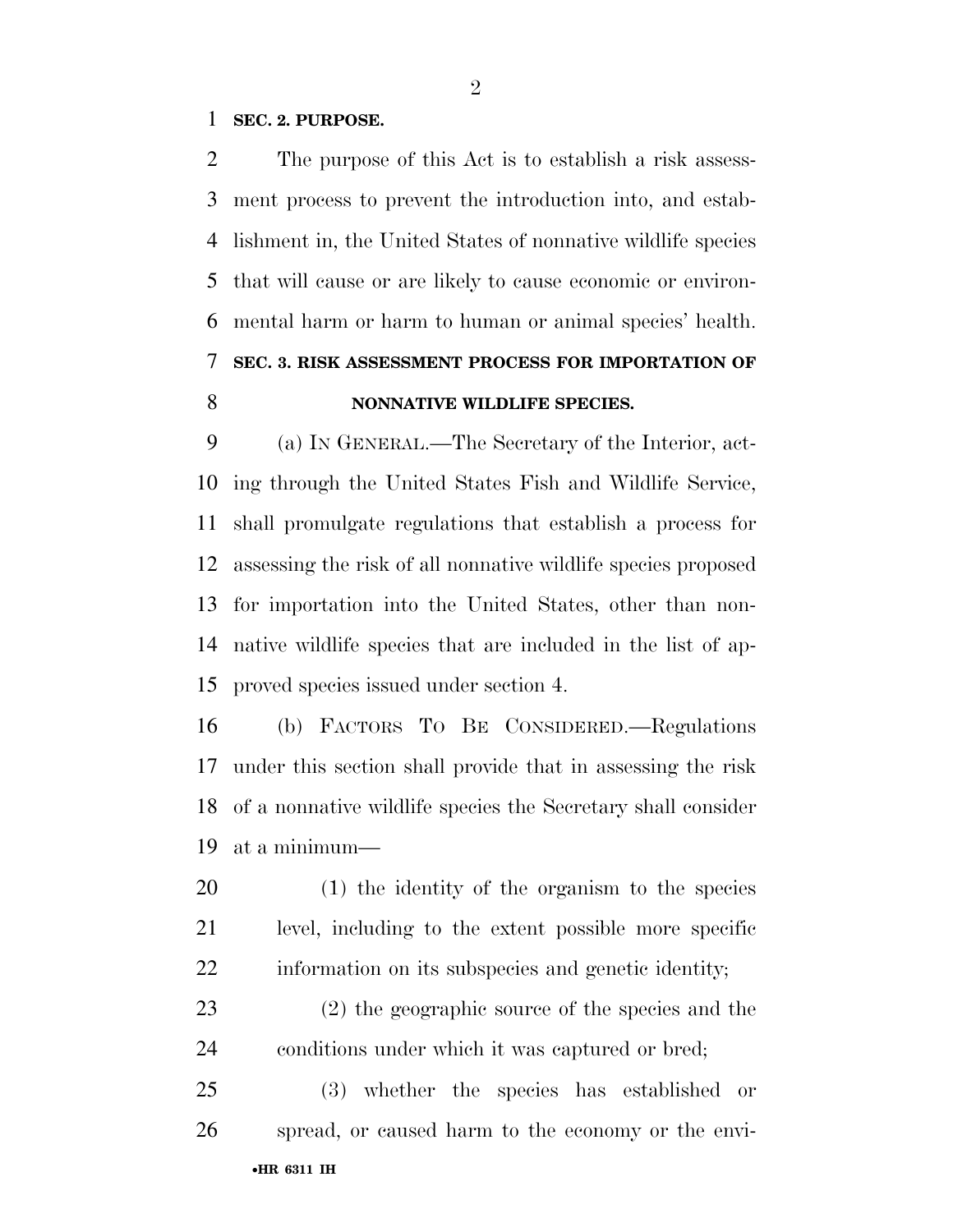| $\mathbf{1}$   | ronment or the health of humans or of wildlife, in     |
|----------------|--------------------------------------------------------|
| $\overline{2}$ | ecosystems that are similar to those in the United     |
| 3              | States but are located outside the United States;      |
| $\overline{4}$ | (4) the likelihood that environmental conditions       |
| 5              | suitable for the establishment or spread of the spe-   |
| 6              | cies exist anywhere in the United States;              |
| 7              | (5) the likelihood of establishment of the species     |
| 8              | in the United States;                                  |
| 9              | $(6)$ the likelihood of spread of the species in the   |
| 10             | United States;                                         |
| 11             | (7) the likelihood that the species would harm         |
| 12             | wildlife resources in the United States;               |
| 13             | (8) the likelihood that the species would harm         |
| 14             | rare, threatened, or endangered species in the         |
| 15             | United States;                                         |
| 16             | (9) the likelihood that the species would harm         |
| 17             | habitats or ecosystems in the United States;           |
| 18             | (10) the likelihood that pathogenic species,           |
| 19             | parasitic species, or free-living species may accom-   |
| 20             | pany the species proposed for importation; and         |
| 21             | $(11)$ other factors important to the risks associ-    |
| 22             | ated with the species.                                 |
| 23             | (c) CONSULTATION.—In promulgating the regula-          |
| 24             | tions, the Secretary shall consult with States, Indian |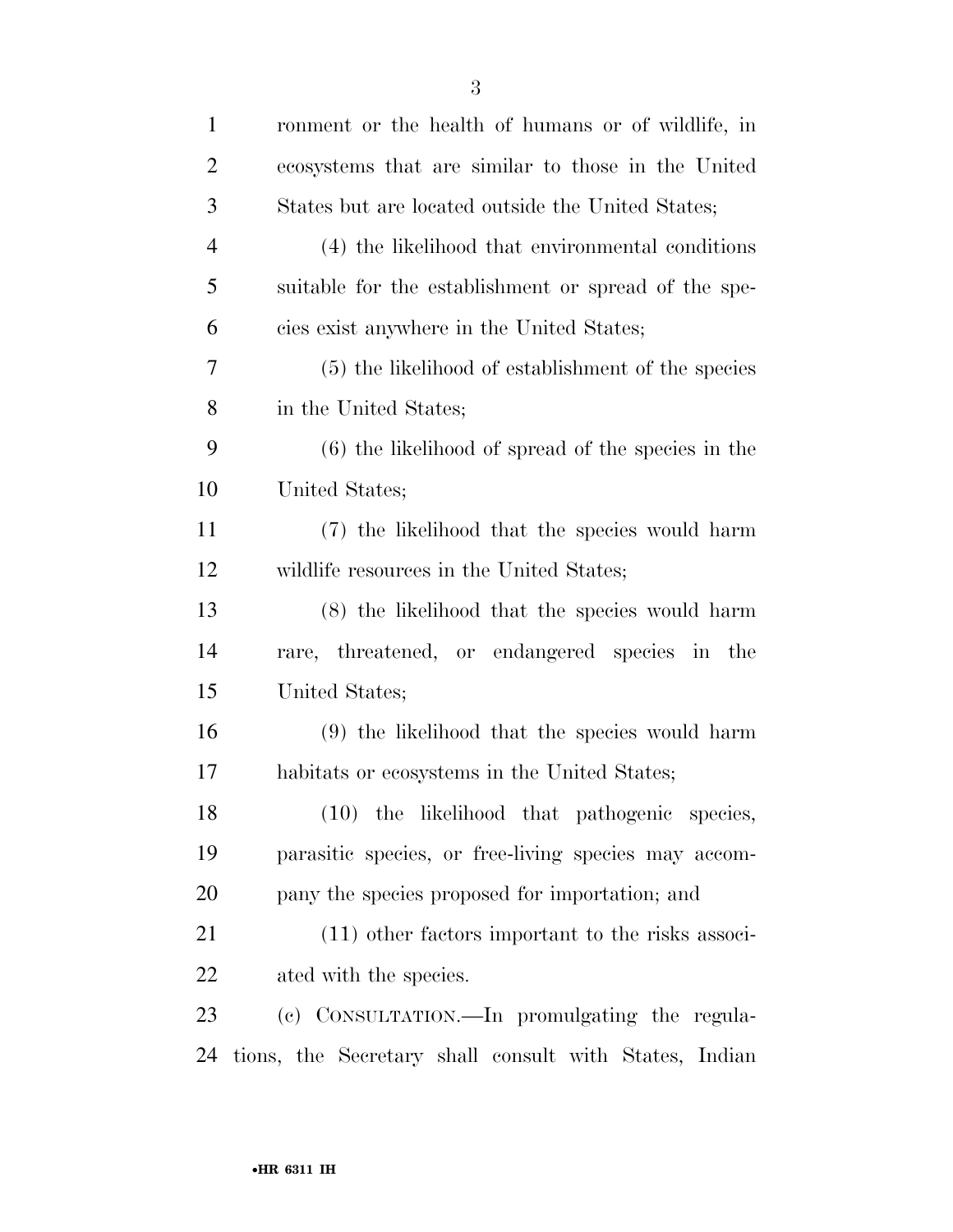tribes, other stakeholders, the Aquatic Nuisance Species Task Force, and the Invasive Species Council.

 (d) TRANSPARENCY.—The Secretary shall ensure that the risk assessment process established by the regula- tions is scientifically credible and is consistent with sec-tions 4 and 5.

(e) DEADLINES.—The Secretary shall—

 (1) propose regulations under subsection (a) and an initial list under section 4(b), by not later than 2 years after the date of the enactment of this Act;

 (2) publish in the Federal Register final regula- tions under subsection (a), an initial list under sec- tion 4(b), and a notice of the prohibitions under this Act, by not later than 30 days before the date on which the Secretary begins assessing risk under the regulations; and

 (3) begin assessing risk under the regulations by not later than 37 months after the date of the enactment of this Act.

21 (f) ANIMALS IMPORTED PRIOR TO PROHIBITION OF IMPORTATION.—This Act and regulations issued under this Act shall not interfere with the ability of any person to possess an individual animal of a species that was im-ported legally, even if such species is later prohibited from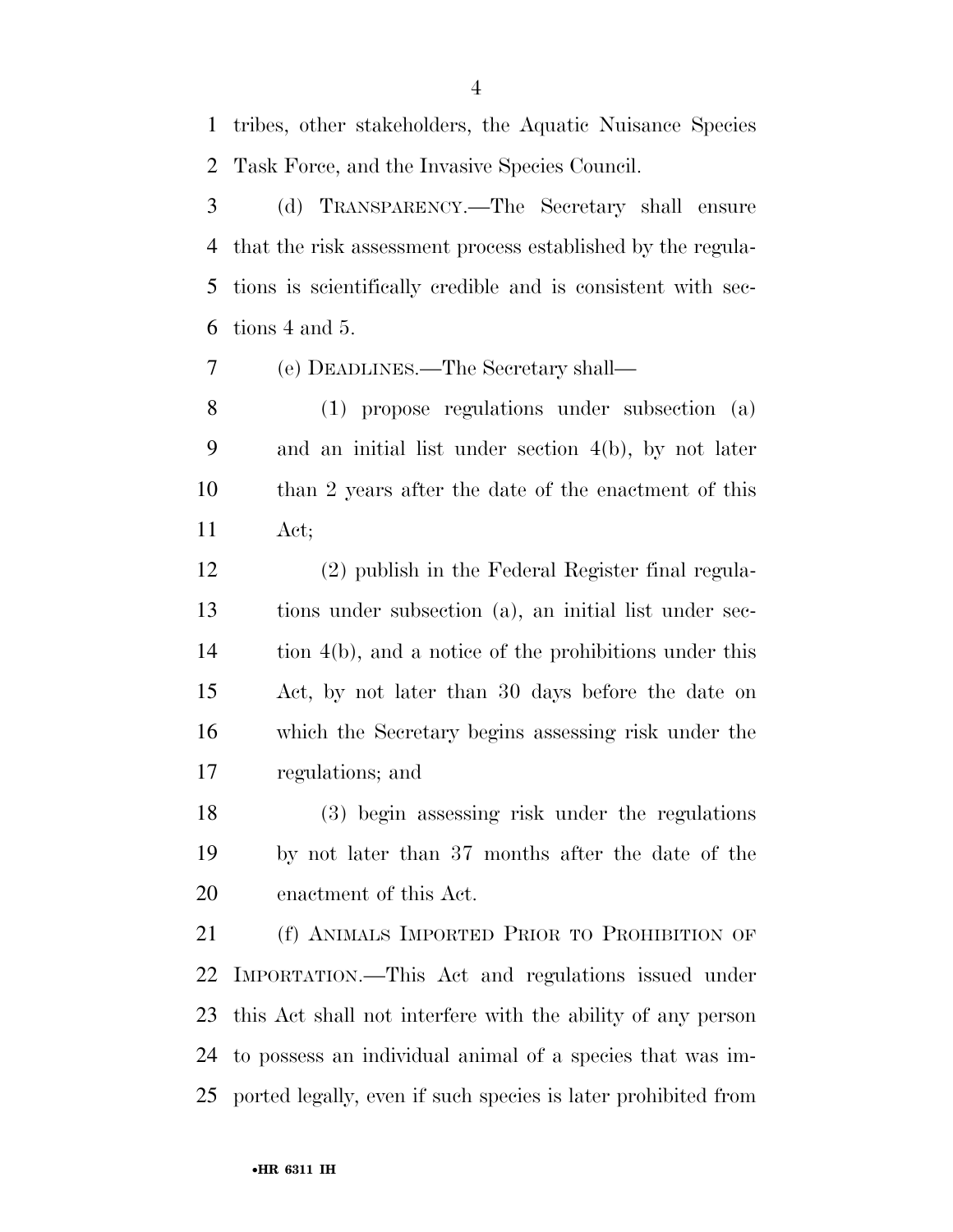being imported under the regulations issued under this Act.

| 3              | SEC. 4. LIST OF APPROVED SPECIES.                         |
|----------------|-----------------------------------------------------------|
| $\overline{4}$ | (a) REQUIREMENT TO ISSUE LIST.—                           |
| 5              | (1) IN GENERAL.—Not later than 36 months                  |
| 6              | after the date of enactment of this Act, the Sec-         |
| 7              | retary shall publish in the Federal Register a list of    |
| 8              | nonnative wildlife species approved for importation.      |
| 9              | (2) EXCLUSION OF CERTAIN SPECIES.—The                     |
| 10             | Secretary shall not include in the list—                  |
| 11             | (A) any species included in the list of pro-              |
| 12             | hibited species under section 5; or                       |
| 13             | (B) any species, the importation of which                 |
| 14             | is prohibited by any other law or regulation.             |
| 15             | (3) REVISION.—The Secretary may revise the                |
| 16             | list issued under this subsection.                        |
| 17             | (b) INITIAL LIST.—                                        |
| 18             | (1) IN GENERAL.—The Secretary shall include               |
| 19             | in the initial list under this section nonnative wildlife |
| 20             | species that the Secretary finds—                         |
| 21             | (A) based on the best scientific and com-                 |
| 22             | mercial data available, are not harmful to the            |
| 23             | United States' economy, the environment, or               |
| 24             | human or other animal species' health; or                 |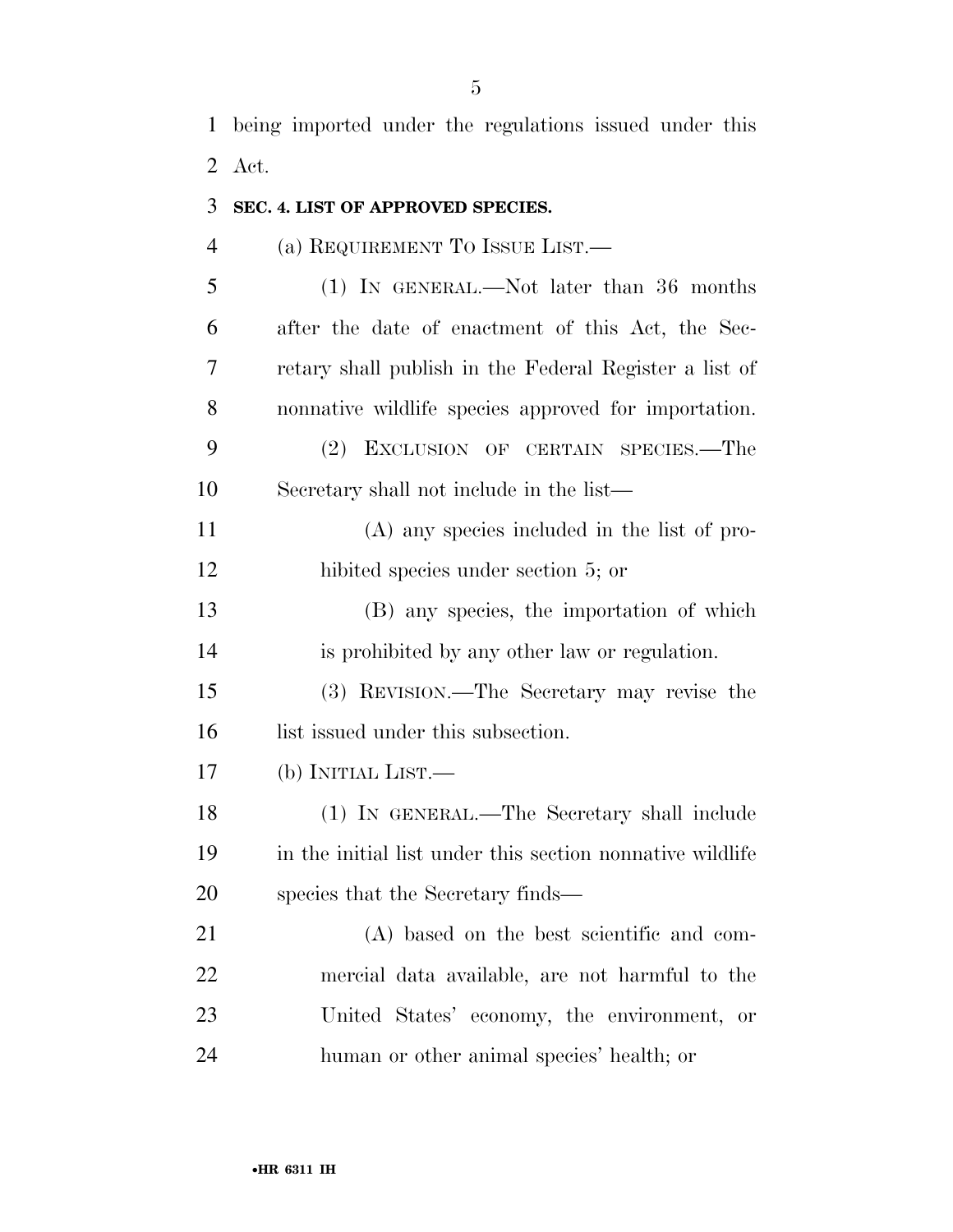| $\mathbf{1}$   | (B) may be harmful in some respects, but                 |
|----------------|----------------------------------------------------------|
| $\overline{2}$ | already are so widespread in the United States           |
| 3              | that future import prohibitions or restrictions          |
| $\overline{4}$ | would have no practical utility.                         |
| 5              | (2) PROPOSALS FOR INCLUSION IN INITIAL                   |
| 6              | $_{\rm LIST.}-$ The Secretary—                           |
| 7              | $(A)$ shall, by not later than 60 days after             |
| 8              | the date of enactment of this Act, publish in            |
| 9              | the Federal Register and make available on the           |
| 10             | Internet a request for submission, by persons            |
| 11             | that import or that intend to import nonnative           |
| 12             | wildlife species, of proposals of nonnative wild-        |
| 13             | life species to be included in the initial list          |
| 14             | under this subsection and supporting docu-               |
| 15             | mentation for such proposals;                            |
| 16             | (B) shall accept such proposals for 10                   |
| 17             | months after the date the Secretary publishes            |
| 18             | the request for submissions; and                         |
| 19             | (C) may propose a nonnative wildlife spe-                |
| 20             | cies for inclusion in the list.                          |
| 21             | (3) PUBLIC NOTICE AND COMMENT.—Before                    |
| 22             | issuing the initial list under this subsection, the Sec- |
| 23             | retary shall—                                            |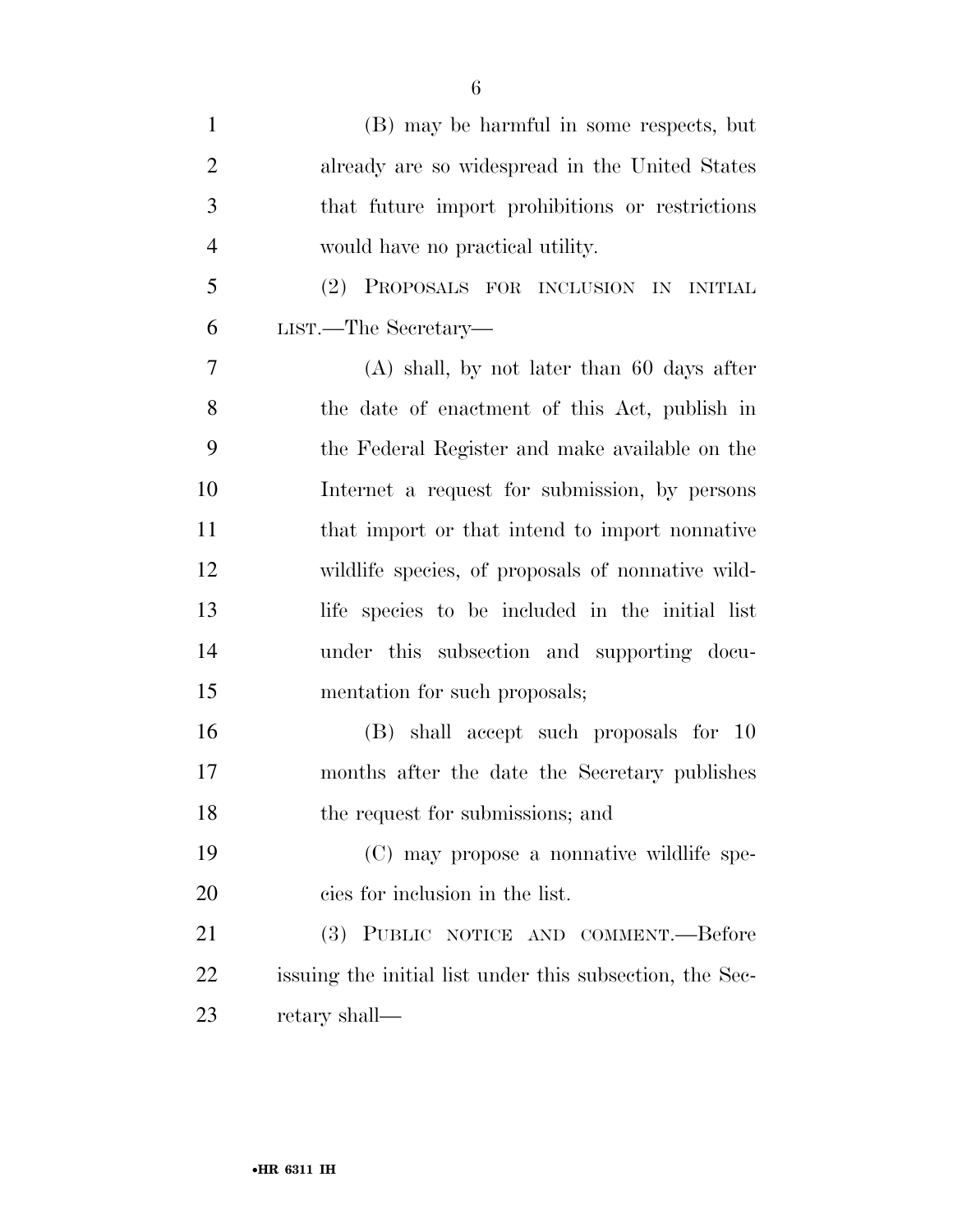| $\mathbf{1}$   | (A) publish in the Federal Register and                  |
|----------------|----------------------------------------------------------|
| $\overline{2}$ | make available on the Internet the proposed in-          |
| 3              | tial list; and                                           |
| $\overline{4}$ | (B) provide for, a period of not less than               |
| 5              | 60 days, an opportunity to submit public com-            |
| 6              | ments on the proposed list.                              |
| 7              | (4) DEADLINE.—The Secretary shall publish in             |
| 8              | the Federal Register and make available on the           |
| 9              | Internet an initial list under this subsection.          |
| 10             | (c) PROPOSAL FOR INCLUSION ON THE APPROVED               |
| 11             | LIST.                                                    |
| 12             | (1) REQUEST FOR INFORMATION. - After publi-              |
| 13             | cation of the list under this section, upon receipt of   |
| 14             | a proposal for, or proposing, inclusion of a nonnative   |
| 15             | wildlife species on the list (including a request to im- |
| 16             | port such a species that is not on the list published    |
| 17             | under this section and section 5, respectively), the     |
| 18             | Secretary shall provide notice of the proposal and an    |
| 19             | opportunity to comment to the head of each agency        |
| 20             | and each interested person with information relevant     |
| 21             | to the process for assessing the risk established        |
| 22             | under section 3.                                         |
| 23             | (9) DETERMINATION The Secretary shall                    |

 (2) DETERMINATION.—The Secretary shall make one of the following determinations regarding such a proposal in a reasonable period of time and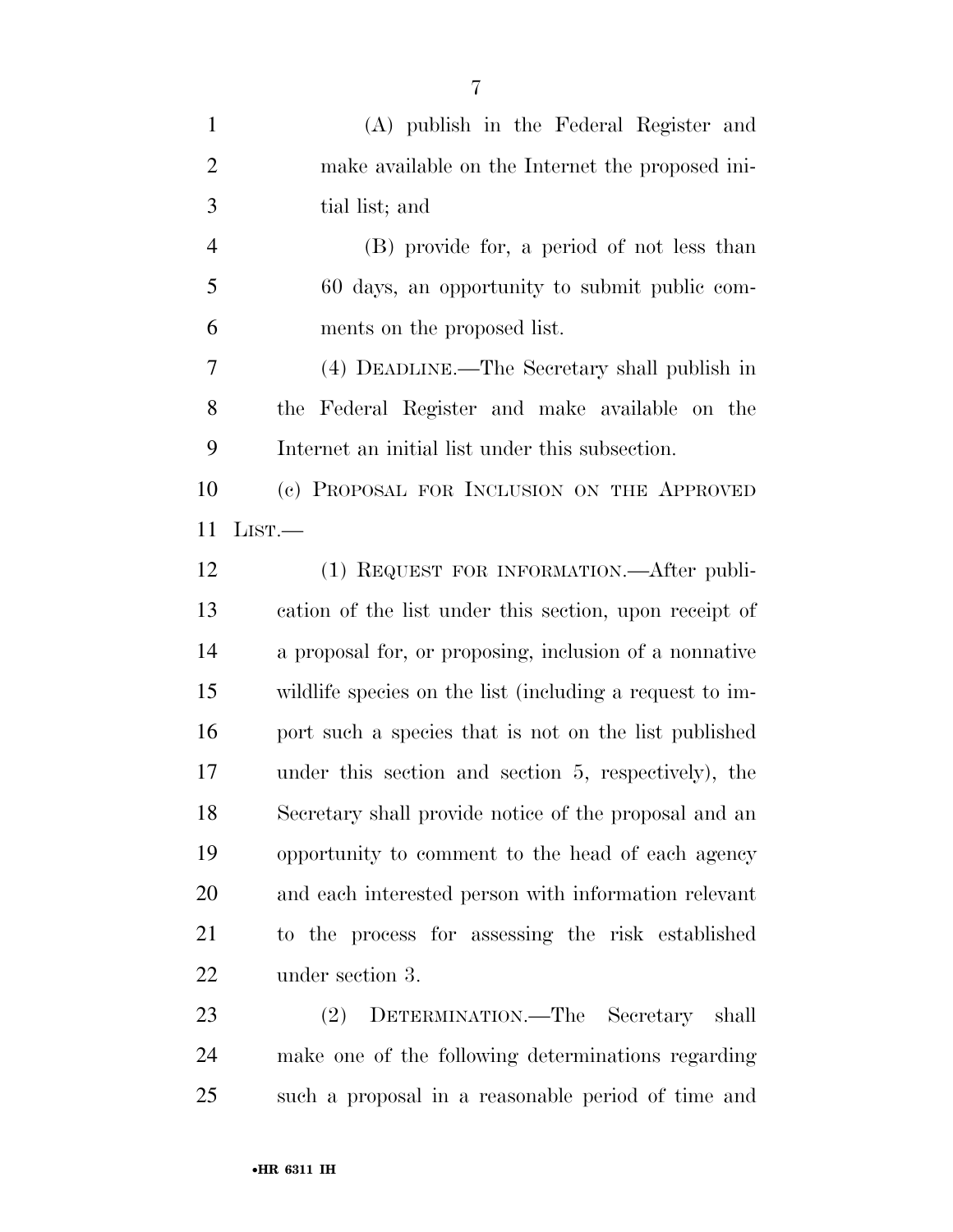| $\mathbf{1}$   | in accordance with the factors to be considered          |
|----------------|----------------------------------------------------------|
| $\overline{2}$ | under section $3(b)$ :                                   |
| 3              | (A) The nonnative wildlife species is ap-                |
| $\overline{4}$ | proved for importation, and is added to the list         |
| 5              | of approved species under this section.                  |
| 6              | (B) The nonnative wildlife species is not                |
| 7              | approved for importation, unless permitted               |
| 8              | under section 7.                                         |
| 9              | (3) TREATMENT OF UNAPPROVED SPECIES.-If                  |
| 10             | the Secretary makes a determination under para-          |
| 11             | graph $(2)(B)$ that a nonnative wildlife species is not  |
| 12             | approved for importation, the Secretary shall—           |
| 13             | (A) include the nonnative wildlife species               |
| 14             | on the list of unapproved species under section          |
| 15             | $5;$ or                                                  |
| 16             | (B) request the person who submitted a                   |
| 17             | proposal for which the determination is made to          |
| 18             | submit additional information, tests, or data            |
| 19             | needed to make a definitive determination                |
| 20             | under this section.                                      |
| 21             | (d) NOTICE OF DETERMINATION.—The Secretary               |
| 22             | shall publish in the Federal Register and make available |
| 23             | on the Internet or other appropriate means, the deter-   |
| 24             | minations made with respect to proposals considered      |
| 25             | under this section.                                      |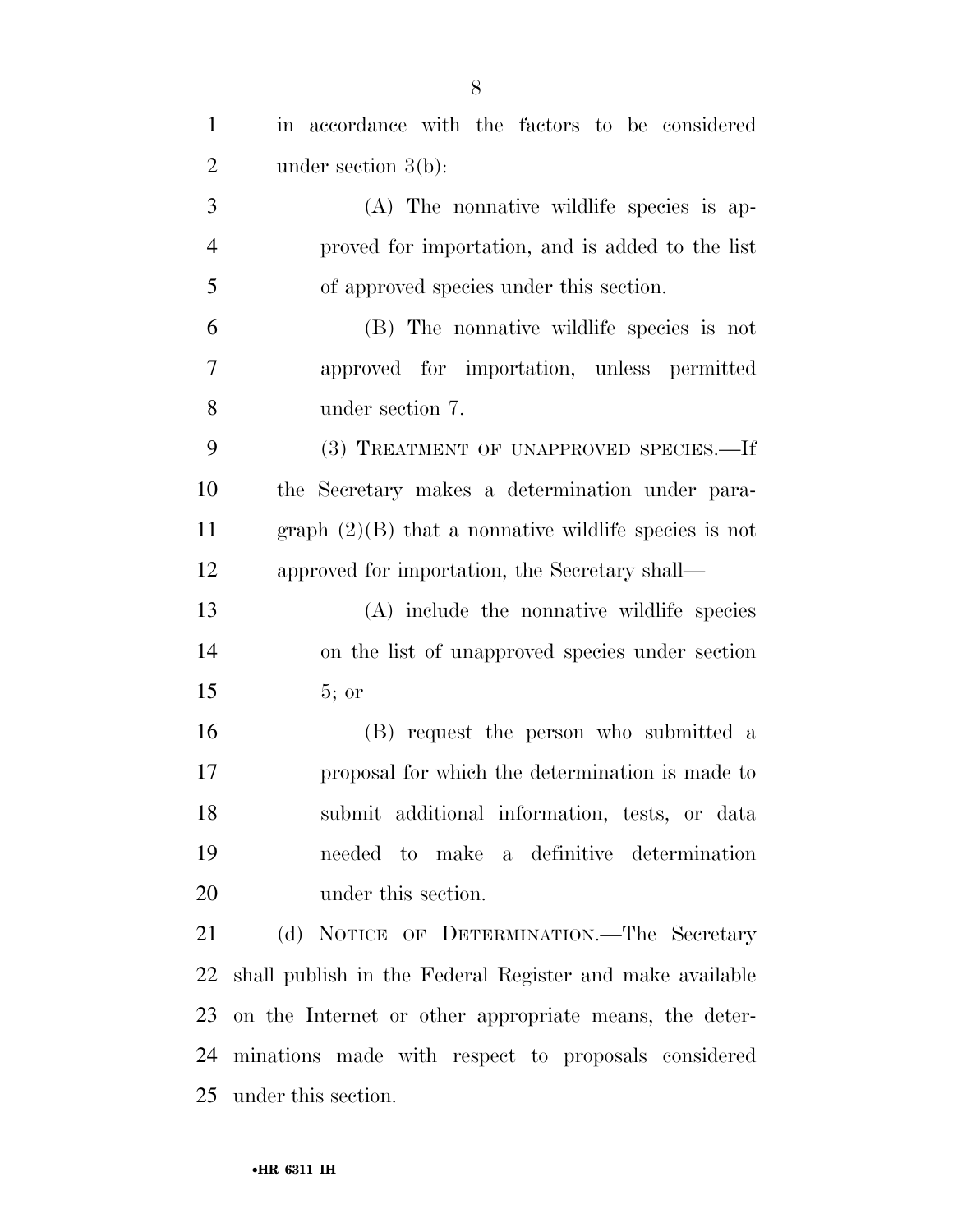| $\mathbf{1}$   | SEC. 5. LIST OF UNAPPROVED SPECIES.                     |
|----------------|---------------------------------------------------------|
| $\overline{2}$ | (a) REQUIREMENT TO ISSUE LIST.—                         |
| 3              | (1) IN GENERAL.—The Secretary shall publish             |
| $\overline{4}$ | in the Federal Register a list of nonnative wildlife    |
| 5              | species that are prohibited or restricted from enter-   |
| 6              | ing the United States.                                  |
| 7              | (2) INCLUDED SPECIES.—The list under this               |
| 8              | subsection shall include—                               |
| 9              | (A) those species listed by Federal regula-             |
| 10             | tion as injurious wildlife under section 42 of          |
| 11             | title 18, United States Code, as of the date of         |
| 12             | enactment of this Act; and                              |
| 13             | (B) any other species the Secretary has de-             |
| 14             | termined under section $4(c)$ is not approved for       |
| 15             | importation.                                            |
| 16             | (b) PETITION PROCESS TO ADD OR REMOVE SPE-              |
| 17             | CIES FROM UNAPPROVED LIST.                              |
| 18             | $(1)$ In GENERAL.—Any person may petition the           |
| 19             | Secretary to add to or remove from the list under       |
| 20             | this section any nonnative wildlife species, consistent |
| 21             | with regulations established under this Act.            |
| 22             | (2) NOTICE.—The Secretary shall publish no-             |
| 23             | tice of the petition and provide an opportunity for     |
| 24             | public comment.                                         |
| 25             | <b>(3)</b><br>ACTION ON PETITION.—The<br>Secretary      |
| 26             | shall—                                                  |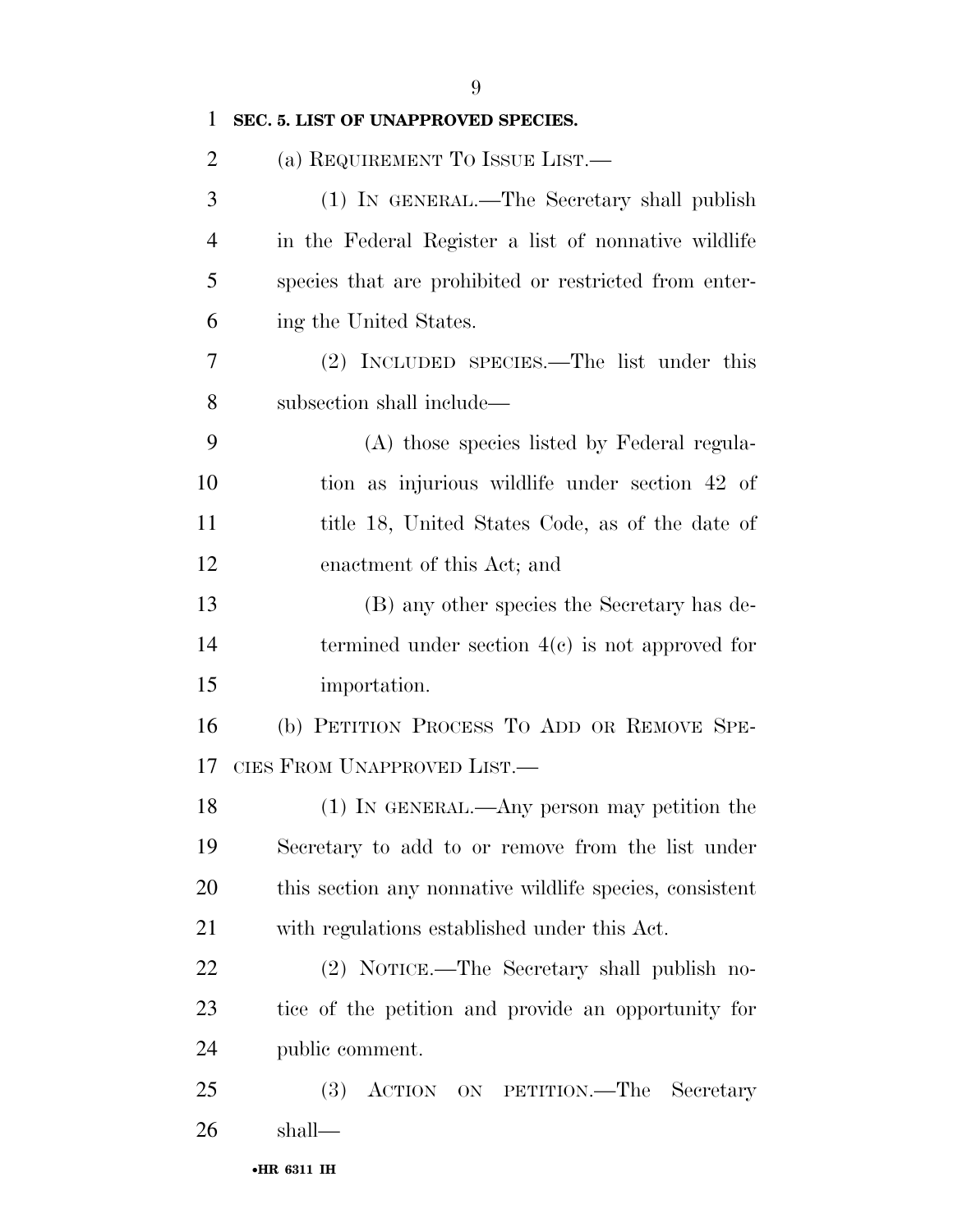| $\mathbf{1}$   | $(A)$ determine whether or not to add or re-           |
|----------------|--------------------------------------------------------|
| $\overline{2}$ | move the nonnative wildlife species from the           |
| 3              | list, as applicable, pursuant to the petition,         |
| $\overline{4}$ | within a reasonable time and based on informa-         |
| 5              | tion that is provided by the petition or other-        |
| 6              | wise readily available;                                |
| 7              | (B) notify the petitioner of such deter-               |
| 8              | mination; and                                          |
| 9              | (C) publish such determination in the Fed-             |
| 10             | eral Register.                                         |
| 11             | (c) EMERGENCY AUTHORITY AND TEMPORARY PRO-             |
| 12             | HIBITION.-                                             |
| 13             | (1) IN GENERAL.—If the Secretary determines            |
| 14             | that an emergency exists because a nonnative wild-     |
| 15             | life species in the United States poses a serious      |
| 16             | threat of harm to the United States economy, the       |
| 17             | environment, or human or animal species' health,       |
| 18             | the Secretary may temporarily place the nonnative      |
| 19             | wildlife species on the list of unapproved species.    |
| 20             | DETERMINATION.—The Secretary shall<br>(2)              |
| 21             | publish in the Federal Register and make available     |
| 22             | to the public through the Internet or other appro-     |
| 23             | priate means a final determination of whether to       |
| 24             | maintain the nonnative wildlife species on the list of |
| 25             | unapproved species, within 180 days after tempo-       |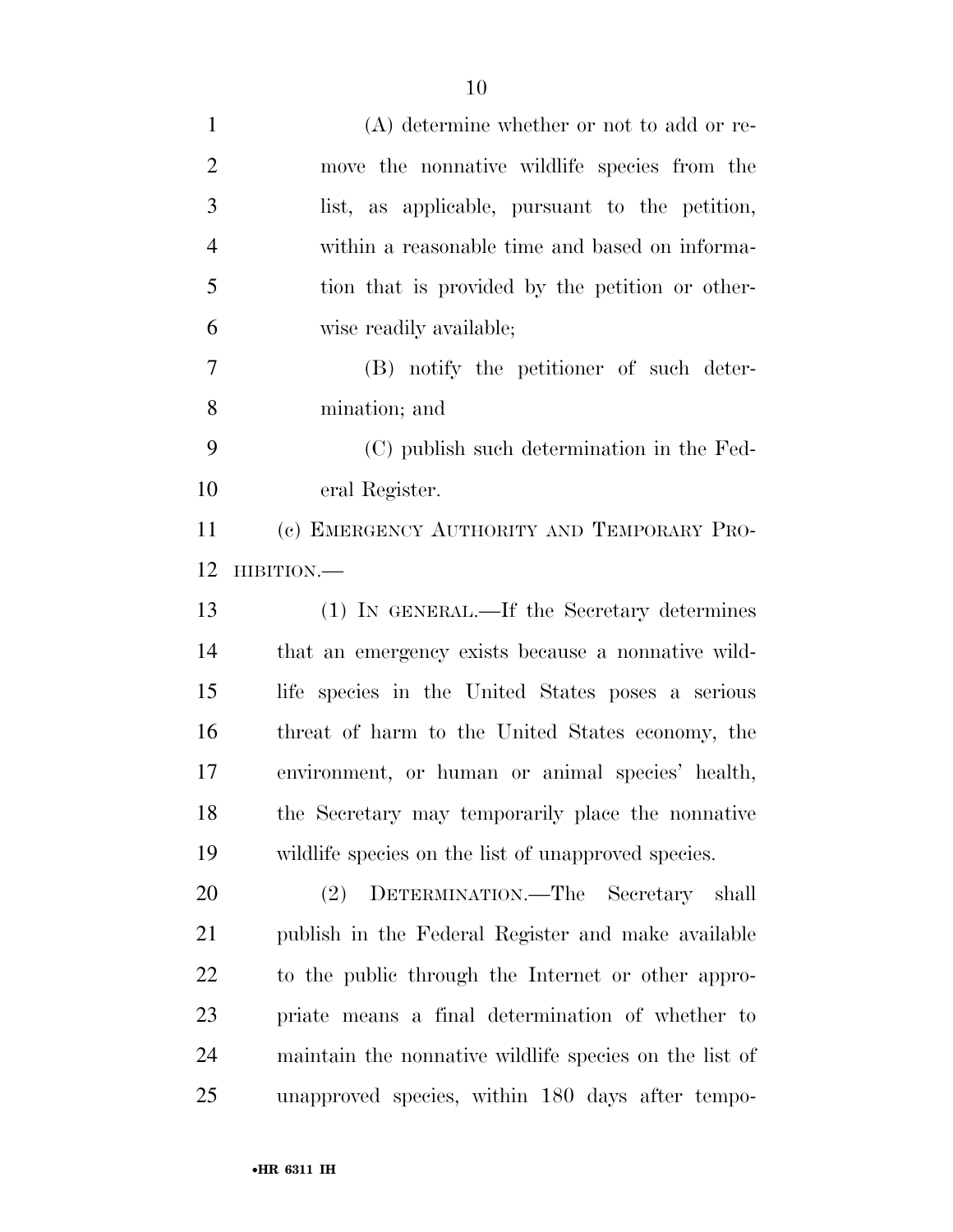rarily adding the nonnative wildlife species to such list.

#### **SEC. 6. PROHIBITIONS AND PENALTIES.**

#### (a) PROHIBITIONS.—No person shall—

 (1) import into the United States any nonnative wildlife species or viable eggs of such species that is not included in the list of approved species issued under section 4, except as authorized by a permit under section 7;

 (2) violate any term or condition of a permit issued under section 7;

 (3) knowingly possess (except as provided in section 3(f)), sell or offer to sell, purchase or offer to purchase, or barter for or offer to barter for, any nonnative wildlife species that is prohibited from being imported under paragraph (1), any descend- ants of such a species, or viable eggs of such a spe-cies;

 (4) knowingly release any nonnative wildlife species imported in violation of paragraph (1), or any viable eggs or descendants of such a species;

 (5) knowingly breed any nonnative wildlife spe- cies imported in violation of paragraph (1), or pro- vide any such species to others for breeding pur-poses; or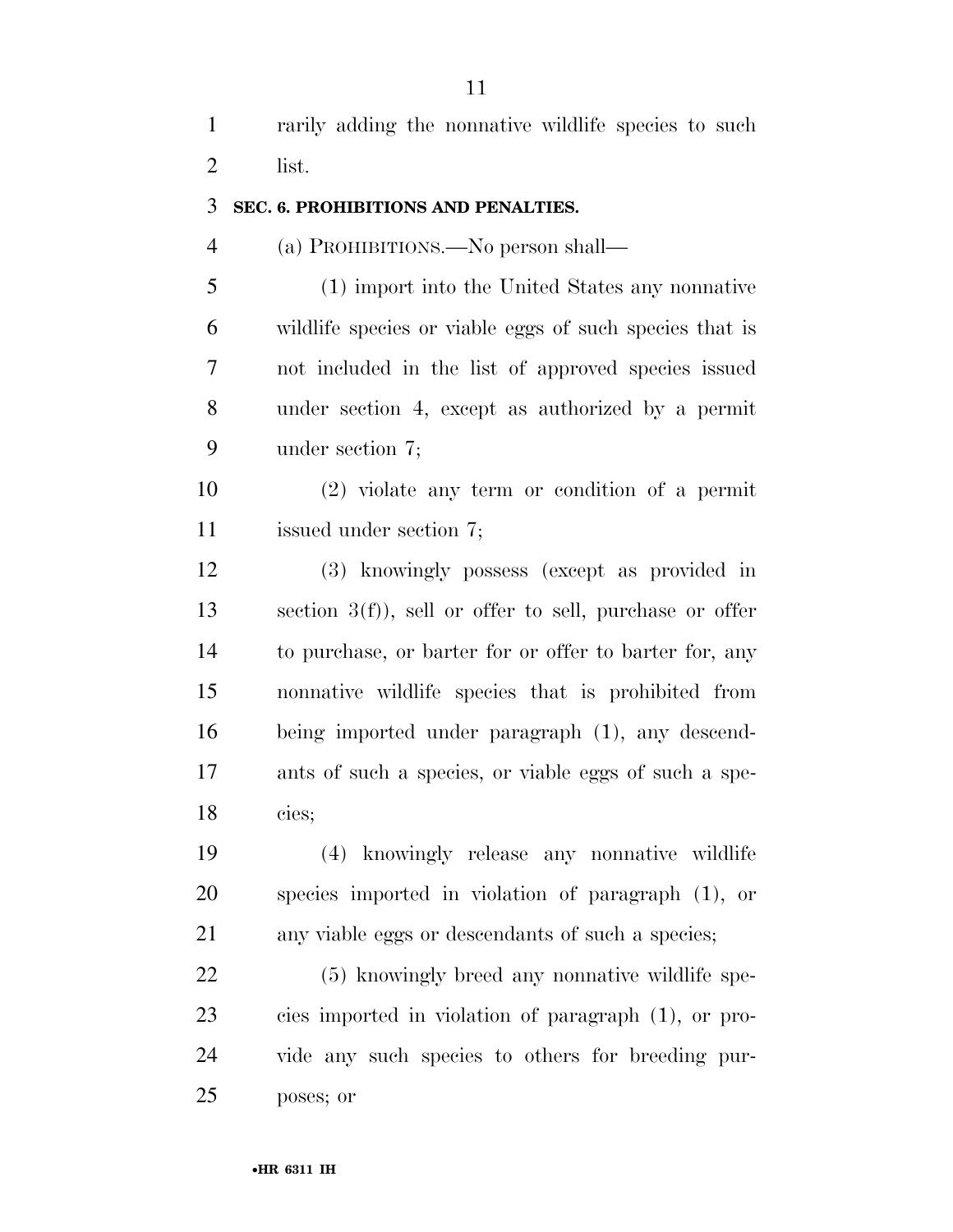(6) knowingly sell or offer to sell, purchase or offer to purchase, barter or offer to barter for or offer to barter for, release, or breed any nonnative wildlife species referred to in section 3(f).

 (b) PENALTIES AND ENFORCEMENT.—Any person who violates subsection (a) of this section shall be subject to the civil penalties and criminal penalties described in section 4 of the Lacey Act Amendments of 1981 (16 U.S.C. 3373). Sections 4(b), 4(e), 5, and 6 of that Act shall apply to such a violation in the same manner as they apply to a violation of that Act.

 (c) LIMITATION ON APPLICATION.—Subsection (a) shall not apply to any action by law enforcement personnel engaged in enforcement of this section.

 (d) EFFECTIVE DATE.—This section shall take effect 37 months after the date of the enactment of this Act. **SEC. 7. PERMITS.** 

 The Secretary may issue a permit authorizing impor-19 tation otherwise prohibited by section  $6(a)(1)$  for edu- cational, scientific research, or accredited zoological or aquarium display purposes.

**SEC. 8. FEES.** 

 (a) IN GENERAL.—The Secretary shall establish and collect a fee to recover, to the maximum extent practicable,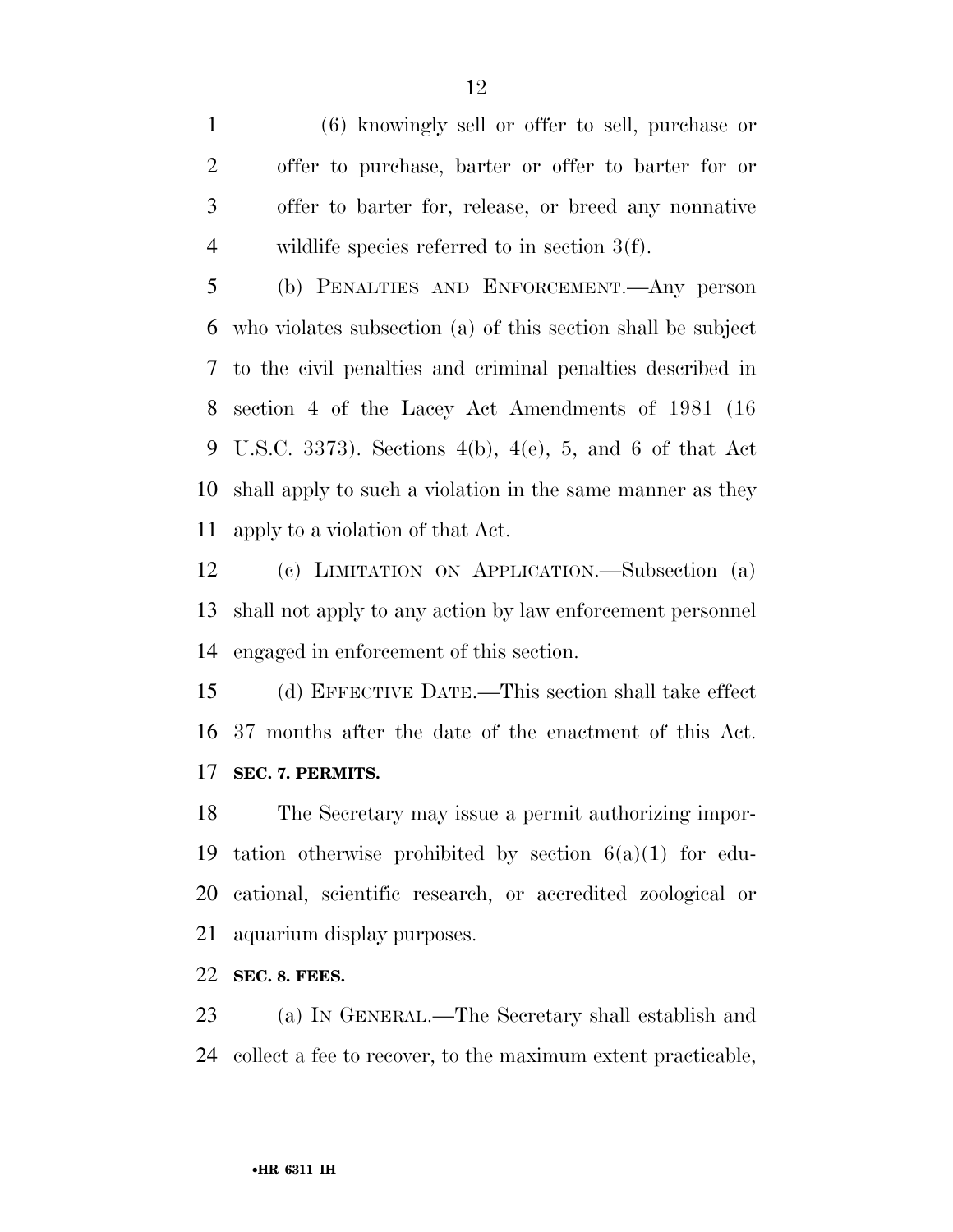costs of assessing risk of nonnative wildlife species under the regulations issued under section 3.

 (b) NONNATIVE WILDLIFE INVASION PREVENTION FUND.—

 (1) ESTABLISHMENT.—There is established in the Treasury a separate account which shall be known as the Nonnative Wildlife Invasion Preven-tion Fund.

 (2) CONTENTS.—There shall be deposited into the account amounts received by the United States as fees under this section.

 (3) USE.—Amounts in the account shall be available to the Secretary, subject to the availability of appropriations, for the purposes of implementing this Act.

#### **SEC. 9. TREATMENT OF NONNATIVE WILDLIFE SPECIES AS**

**NONMAILABLE MATTER.** 

 Nonnative wildlife species included in the list of ap- proved species issued under section 4 shall be considered and treated as nonmailable matter under section 3015 of title 39, United States Code.

### **SEC. 10. RELATIONSHIP TO STATE LAW.**

 (a) IN GENERAL.—Nothing in this Act preempts or otherwise affects the application of any State law that es-tablishes stricter requirements for importation, possession,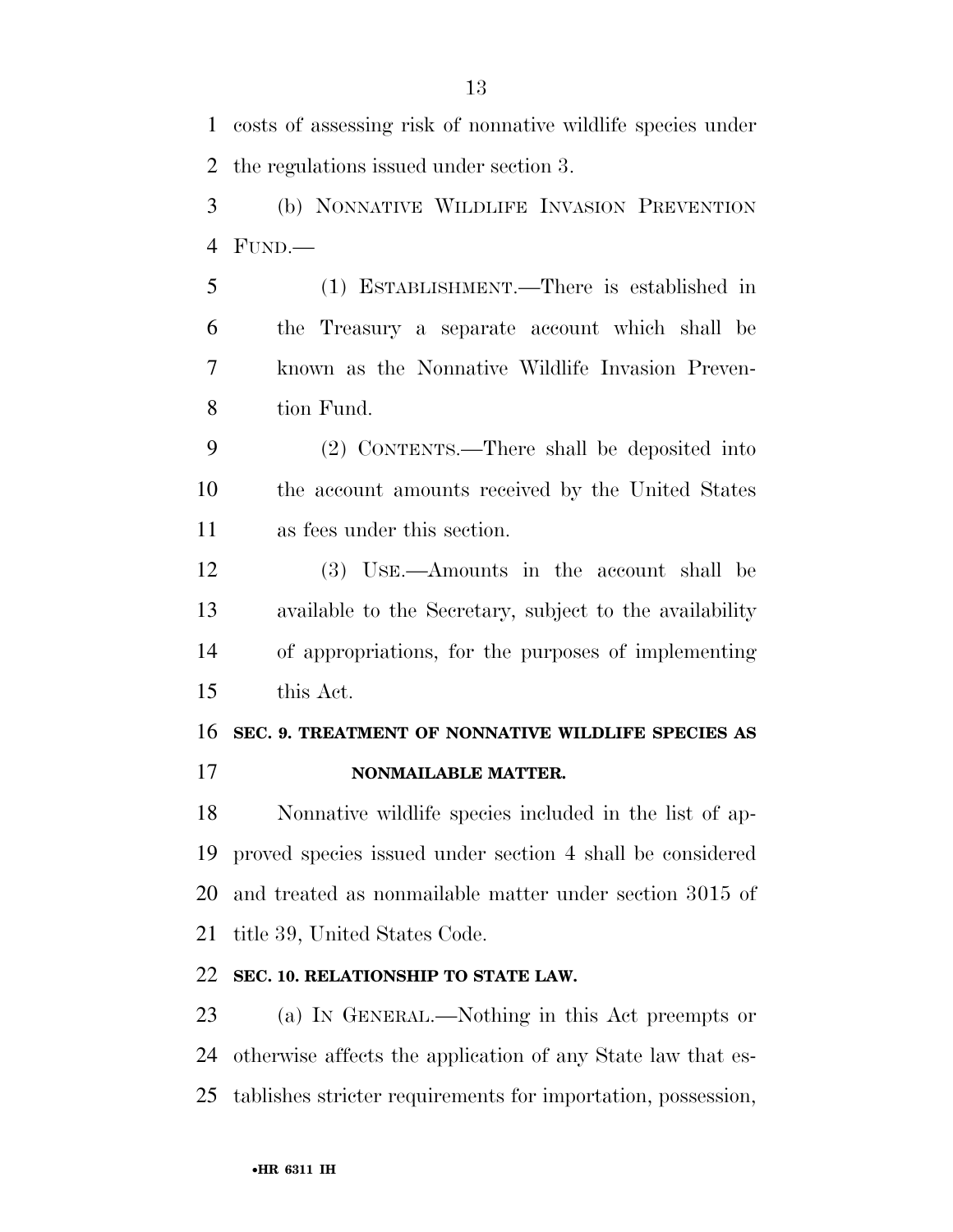sale, purchase, release, or breeding of, or bartering for, any nonnative wildlife species, except to the extent that State law is inconsistent with this Act.

 (b) LIMITATION ON APPLICATION OF PROHIBITIONS AND PENALTIES TO PREVENT RELEASE.—The Secretary may limit the application of any provision of section 6 to facilitate implementation of any State program that en- courages voluntary surrender to a State of nonnative wild- life species, if the Secretary determines that such limita-tion will prevent release of such species.

#### **SEC. 11. DEFINITIONS.**

For the purposes of this Act:

 (1) AQUATIC NUISANCE SPECIES TASK FORCE.—The term ''Aquatic Nuisance Species Task Force'' means the Aquatic Nuisance Species Task Force established under section 1201 of the Non- indigenous Aquatic Nuisance Prevention and Control Act of 1990 (16 U.S.C. 4702).

 (2) INVASIVE SPECIES COUNCIL.—The term ''Invasive Species Council'' means the Invasive Spe- cies Council established by Executive Order 13112 on February 8, 1999 (64 Fed. Reg. 6183).

 (3) NATIVE SPECIES.—The term ''native spe-cies'' means a species that historically occurred or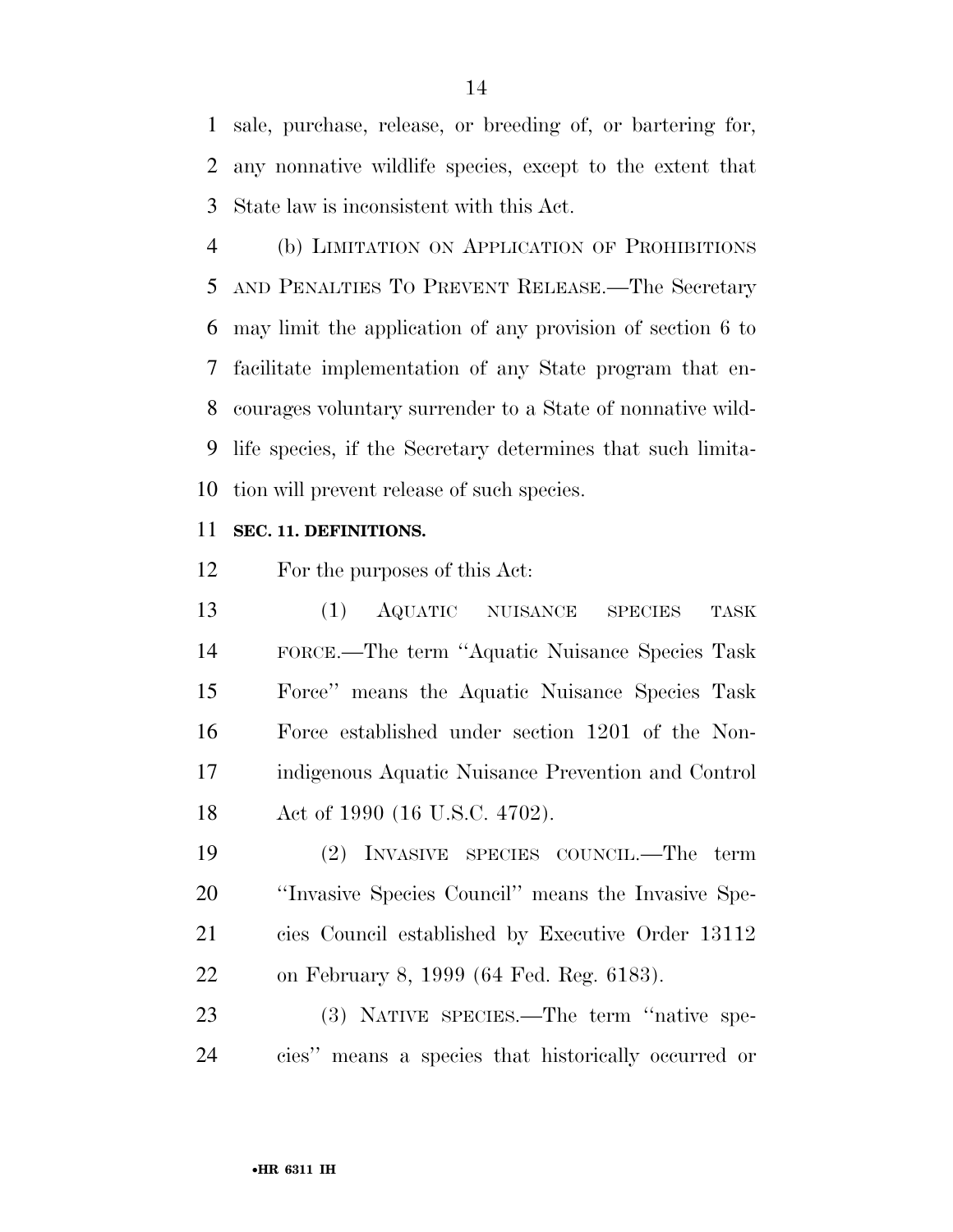| $\mathbf{1}$   | currently occurs in the United States, other than as  |
|----------------|-------------------------------------------------------|
| $\overline{2}$ | a result of an introduction by humans.                |
| 3              | (4) NONNATIVE WILDLIFE SPECIES.—The term              |
| $\overline{4}$ | "nonnative wildlife species"—                         |
| 5              | (A) except as provided in subparagraph                |
| 6              | (C), means any species of animal that is not a        |
| $\overline{7}$ | native species, whether or not raised in cap-         |
| 8              | tivity;                                               |
| 9              | (B) except as provided in subparagraph                |
| 10             | $(C)$ , includes—                                     |
| 11             | (i) any such species of mammal, bird,                 |
| 12             | fish, reptile, amphibian, insect, mollusk             |
| 13             | and crustacean, arthropod, coelenterate, or           |
| 14             | other invertebrate, and                               |
| 15             | (ii) any egg or offspring thereof; and                |
| 16             | (C) does not include any species specifi-             |
| 17             | cally defined or regulated as a plant pest under      |
| 18             | the Plant Protection Act (7 U.S.C. 7701 et            |
| 19             | seq.) or as a threat to livestock or poultry          |
| 20             | under the Animal Health Protection Act (7)            |
| 21             | U.S.C. 8301 et seq.).                                 |
| 22             | (5) SECRETARY.—The term "Secretary" means             |
| 23             | the Secretary of the Interior.                        |
| 24             | (6) STATE.—The term "State" means any                 |
| 25             | State of the United States, the District of Columbia, |